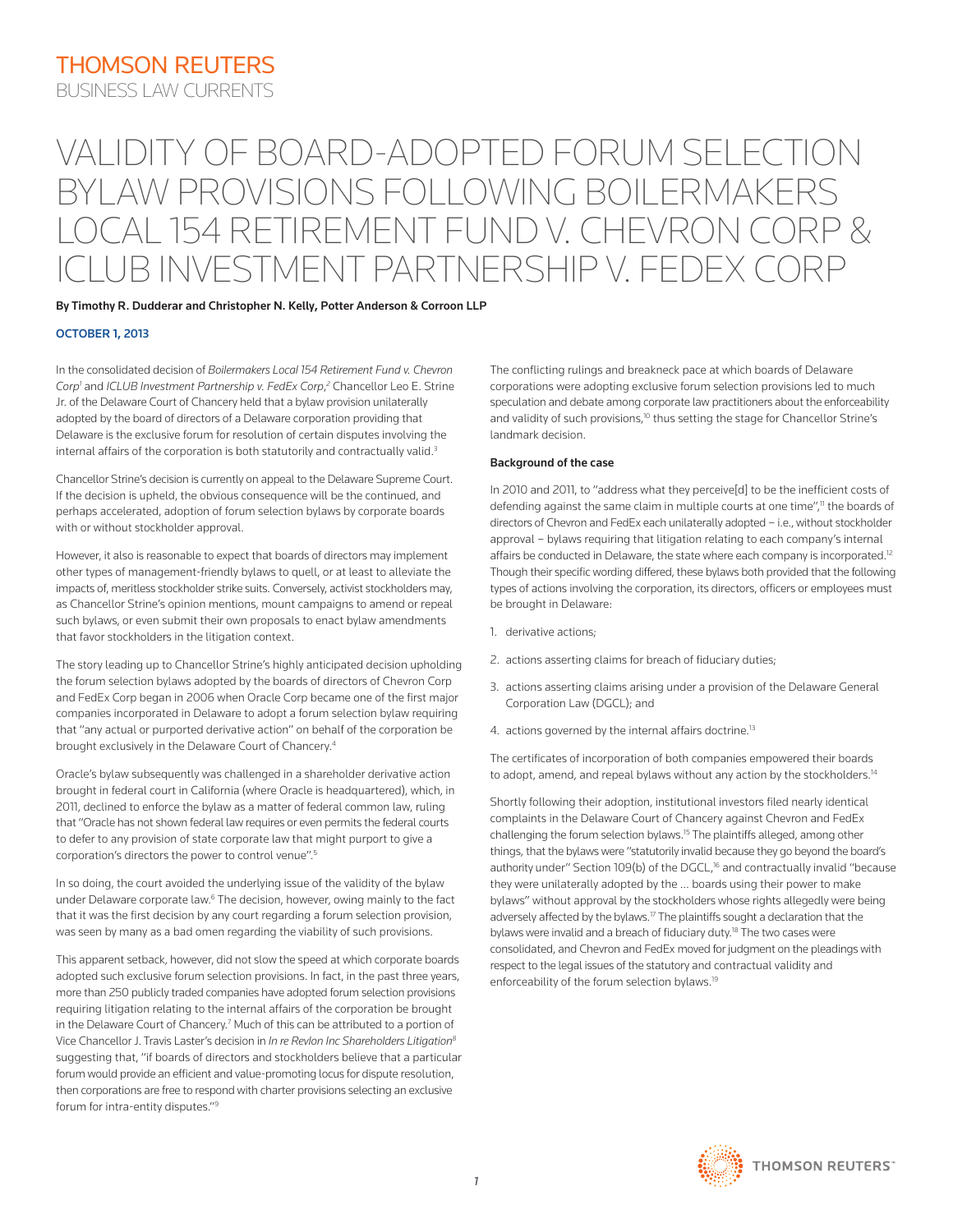## THOMSON REUTERS BUSINESS LAW CURRENTS

#### The court's decision

Chancellor Strine began his analysis by articulating the appropriate standard of review for determining the defendants' motions: Because the plaintiffs challenged the facial validity of the forum selection bylaws – and not the enforceability of the bylaws as applied to the plaintiffs specifically – their burden was "a difficult one," requiring them to show that "the bylaws cannot operate lawfully or equitably under any circumstances."<sup>20</sup> Having established the standard of review, Chancellor Strine viewed "the appropriate question now [a]s simply whether the bylaws are valid under the DGCL, and whether they form facially valid contracts between the stockholders, the directors and officers, and the corporation."<sup>21</sup>

Chancellor Strine first held that the forum selection bylaws were statutorily valid under 8 Del. C. § 109(b).<sup>22</sup> Under Section 109(b), corporate bylaws "may contain any provision, not inconsistent with law or with the certificate of incorporation, relating to the business of the corporation, the conduct of its affairs, and its rights or powers or the rights or powers of its stockholders, directors, officers or employees".<sup>23</sup> As the court found, bylaws exceed the scope of Section 109(b) only if they did not relate to any of these subject matters.<sup>24</sup> The court determined that the forum selection bylaws here clearly related to the rights of the stockholders, "because they regulate where stockholders can exercise their right to bring certain internal affairs claims against the corporation and its directors and officers."25

The bylaws also "plainly relate[d] to the conduct of the corporation by channeling internal affairs cases into the courts of the state of incorporation, providing for the opportunity to have internal affairs cases resolved authoritatively by our Supreme Court if any party wishes to take an appeal."26 Thus, the court concluded that, "because the forum selection bylaws address internal affairs claims, the subject matter of the actions the bylaws govern relates quintessentially to 'the corporation's business, the conduct of its affairs, and the rights of its stockholders [*qua* stockholders]"'.<sup>27</sup>

In rejecting the plaintiffs' contention that forum selection is not a proper subject matter for bylaws because it is not traditionally covered by corporate bylaws, Chancellor Strine reasoned that forum selection is similar to traditional bylaw topics because it is of a "procedural, process-oriented nature," and Section 109(b) "has long been understood to allow the corporation to set self-imposed rules and regulations [that are] deemed expedient for its convenient functioning."28 In the court's view, forum selection bylaws "fit this description," since they "are process-oriented, because they regulate *where* stockholders may file suit, not *whether* the stockholder may file suit or the kind of remedy that the stockholder may obtain on behalf of herself or the corporation".29

Chancellor Strine next held that the forum selection bylaws were contractually valid notwithstanding that they were unilaterally adopted by the Chevron and FedEx boards without stockholder approval.<sup>30</sup> This decision was based primarily upon the undisputed fact, noted above, that both Chevron's and FedEx's certificates of incorporation empowered their respective boards to adopt bylaws unilaterally; meaning that, as the Court held, both companies' stockholders assented to be contractually bound by bylaws unilaterally adopted by Chevron's and FedEx's boards, so long as those bylaws are valid under the DGCL.<sup>31</sup> Chancellor Strine described a corporation's bylaws as being "part of an inherently flexible contract between the stockholders and the corporation".<sup>32</sup> "[W]hen an investor buys stock in a Delaware corporation," he assents to be bound to that flexible contract.<sup>33</sup>

The Court rejected plaintiffs' contention that the forum selection bylaws were prohibited by the "vested rights" doctrine, which holds that boards of directors may not modify bylaws so as to diminish or divest the pre-existing rights of stockholders without their consent.<sup>34</sup> On this point, Chancellor Strine held that the doctrine was inapplicable because, again, both Chevron's and FedEx's certificates of incorporation conferred on their respective boards the power to adopt or amend bylaws unilaterally and at any time.<sup>35</sup> Consequently, the forum selection bylaws would be enforced in the same manner other contractual forum selection clauses are enforced – i.e., in accordance with the principles established by the United States Supreme Court in The *Bremen v. Zapata Off-Shore Co*, 36 and expressly adopted by the Delaware Supreme Court in *Ingres Corp v. CA, Inc*. 37 Chancellor Strine determined that the board-adopted forum selection bylaws were reasonable and thus enforceable under those principles, citing a United States Supreme Court case involving a cruise ship passenger who was held to be subject to a forum selection clause that "was printed on the ticket she received after she purchased the passage".<sup>38</sup>

For these reasons, the Court of Chancery found that the challenged bylaws were statutorily valid under 8 Del. C. § 109(b) and contractually valid and enforceable as forum selection clauses, and thus granted the defendants' motions for judgment on the pleadings.

### Conclusion

Plaintiffs in the *Boilermakers* case have appealed Chancellor Strine's decision to the Delaware Supreme Court. Because the decision upholding the bylaws at issue was a legal decision, and not a factual one, the Supreme Court will review it *de novo,* meaning that the higher court will review the legal issues presented on appeal as if they are being presented for the first time, unbound by the Court of Chancery's reasoning or ultimate holding. If, as expected, the briefing and argument of the appeal proceeds on the typical schedule, a decision should be issued later this year.

If Chancellor Strine's *Boilermakers* decision is affirmed, it is safe to assume that corporate boards will adopt forum selection bylaws, like those adopted by the boards of Chevron and FedEx, at a pace similar to that witnessed after Vice Chancellor Laster's Revlon decision. Because most public corporations' charters permit directors to adopt or amend bylaws without stockholder action, there will be no significant obstacle to such widespread adoption, especially if the Delaware Supreme Court affirms Chancellor Strine's *Boilermakers* decision. For those corporations whose certificates of incorporation do not authorize the board's unilateral adoption of bylaws, the rate of adoption is less certain.

At this time, the two major institutional advisory firms are skeptical of and/or generally disfavor forum selection bylaws. ISS recommends that stockholders vote on a case-by-case basis on forum selection proposals, taking into account whether the company:

- 1. has been materially harmed by shareholder litigation outside its jurisdiction of incorporation, based on the disclosure in its proxy; and
- 2. has certain good governance features, such as an annually elected board, a majority vote standard in uncontested director elections, and the absence of a poison pill (unless the pill was shareholder-approved).<sup>39</sup>

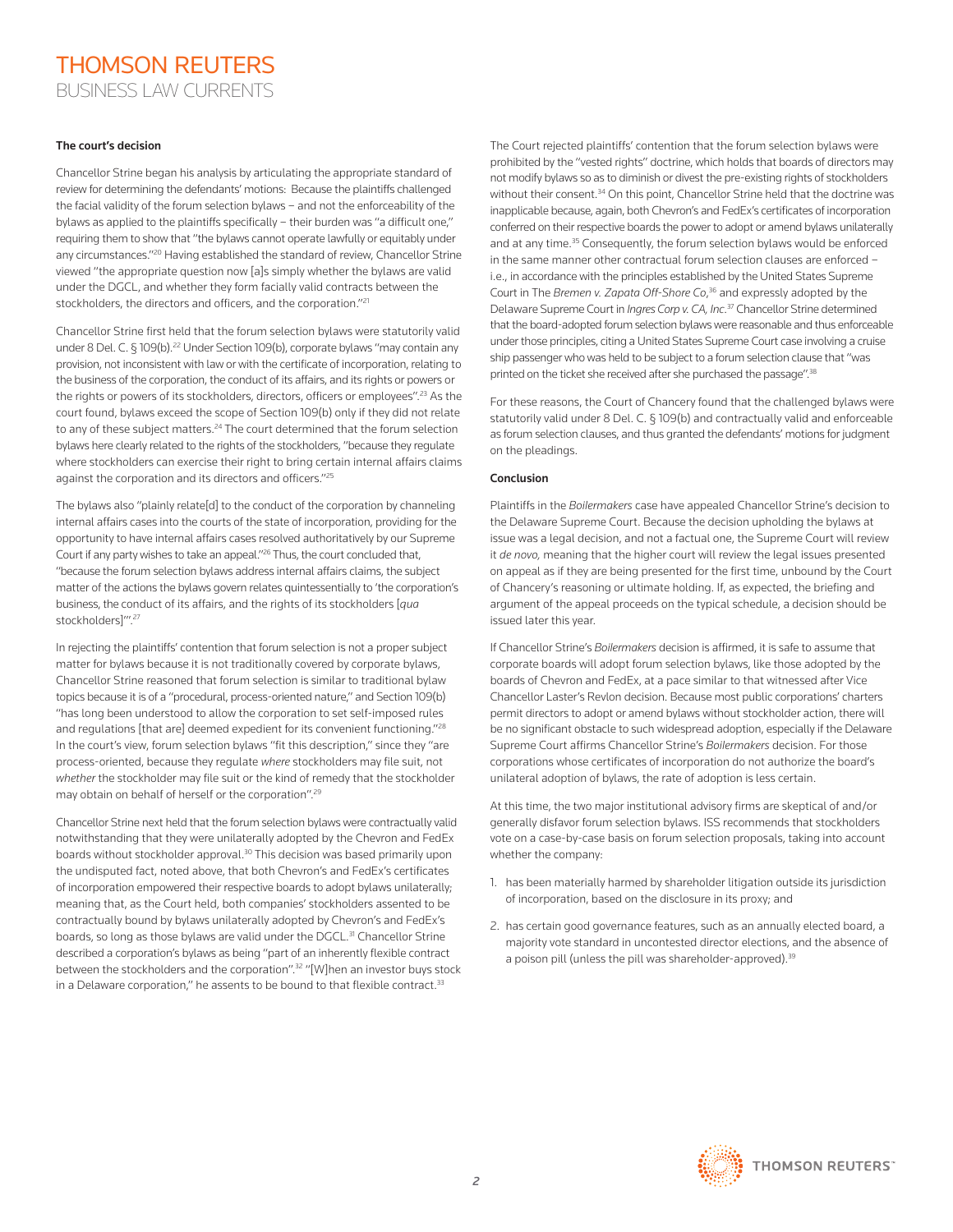# THOMSON REUTERS BUSINESS LAW CURRENTS

Glass Lewis generally will recommend that stockholders vote against any proposal to adopt an exclusive forum selection provision, but may support such a proposal in certain cases if the company:

- 1. offers a compelling argument as to why the exclusive forum provision would directly benefit shareholders;
- 2. provides evidence of abuse of legal process in other, non-favored jurisdictions; and
- 3. has a strong record of good corporate governance.<sup>40</sup>

A small number of corporations have seen forum selection bylaws voted down by stockholders.

If the *Boilermakers* decision is affirmed, it also is reasonable to foresee corporate boards adopting other sorts of litigation-related bylaws aimed to check shareholder strike suits that fit within Chancellor Strine's concept of "process-oriented" bylaws that relate to disputes involving the internal affairs of the company and affect plaintiffs solely in their capacity as stockholders. For example, a board could seek to adopt a prevailing party fee-shifting provision in the corporation's bylaws that would require the losing party in derivative litigation (or other stockholder litigation involving the internal affairs of the company) to pay the winner's legal fees.<sup>41</sup>

It is important to note here also that Chancellor Strine's decision is not limited to bylaws proposed and adopted at the board's behest. Given that the power to adopt, amend or repeal bylaws is always retained by the stockholders, it is not difficult to imagine activist stockholders mounting their own campaigns to amend or repeal forum selection (or other) bylaws unilaterally adopted by a board of directors. Though less likely, activist stockholders could be emboldened by Chancellor Strine's decision and propose bylaw or charter amendments favoring stockholders in litigation with the corporation and/or the board. $42$ 

Affirmance of the *Boilermakers* decision, however, will not provide the final word on the effectiveness of forum selection bylaws. Even if such bylaws are deemed presumptively valid by the Delaware Supreme Court, the real test of their usefulness will come as corporations with such bylaws in effect attempt to use them to stop stockholders from proceeding with litigation filed in jurisdictions other than Delaware. Forum selection bylaws' usefulness as a tool to prevent multiforum stockholder litigation will therefore depend as much upon decisions of courts in other such jurisdictions as upon the forthcoming decision by the Delaware Supreme Court. Courts in such other jurisdictions may not widely recognize such provisions as valid and instead may permit stockholder litigation to proceed notwithstanding such bylaws and their validity under Delaware law. In that event, forum selection bylaws will likely fall by the wayside as corporations seek other more effective ways to avoid litigating stockholder disputes in multiple jurisdictions.

#### **ABOUT THE AUTHORS**



Timothy R. Dudderar is a partner, and Christopher N. Kelly is an associate, with the Wilmington, Delaware law firm of Potter Anderson & Corroon LLP. The views expressed by the authors are not necessarily the views of Potter Anderson & Corroon LLP or any of its clients.

Business Law Currents provides you with the news and timely analysis you need in order to stay on top of current trends and maintain a competitive edge for your organization and your clients. Our lawyer-authored legal analysis, paired together with hand selected daily news relevant to your practice areas and Business Law Research source documents, will keep you informed of the latest developments in M&A, corporate finance, regulation, securities disclosure, capital markets, corporate governance and more. Leading lawyers and industry experts serve as guest authors, providing additional insight into emerging global trends.

Visit us online at<http://currents.westlawbusiness.com>

Subscribe to our email newsletter at [http://currents.westlawbusiness.com/subscribe.aspx](http://currents.westlawbusiness.com/Subscription.aspx?cid=&src=&sp)

- <sup>1</sup> C.A. No. 7220-CS, 2013 WL 3191981 (Del. Ch. June 25, 2013).
- <sup>2</sup> C.A. No. 7238-CS, 2013 WL 3191981 (Del. Ch. June 25, 2013).
- <sup>3</sup> 2013 WL 3191981, at \*2, \*19.
- <sup>4</sup> Claudia H. Allen, *Delaware Corporations Can Delaware Forum Selection Clauses in Charters or Bylaws Keep Litigation in the Court of Chancery?* (April 18, 2011).
- <sup>5</sup> *See Galaviz v. Berg*, 763 F. Supp. 2d 1170, 1175 (N.D. Cal. 2011).
- <sup>6</sup> *Id*.
- <sup>7</sup> 2013 WL 3191981, at \*6.
- <sup>8</sup> 990 A.2d 940 (Del. Ch. 2010).
- <sup>9</sup> *Id.* at 960. Additionally, it is worth noting that Vice Chancellor Donald F. Parsons, Jr. of the Delaware Court of Chancery, upheld a forum selection clause in a stockholders' agreement providing for exclusive jurisdiction in the federal and state courts of Texas. *Baker v. Impact Holdings, Inc*., 2010 WL 1931032 (Del. Ch. May 13, 2010). Vice Chancellor Parsons reasoned that "there is no statute or other clear indication of a legislative intent to limit the scope of forum selection clauses with respect to corporations and Delaware courts routinely enforce such forum selection clauses, even where they mandate exclusive foreign jurisdiction." *Id*. at \*2.